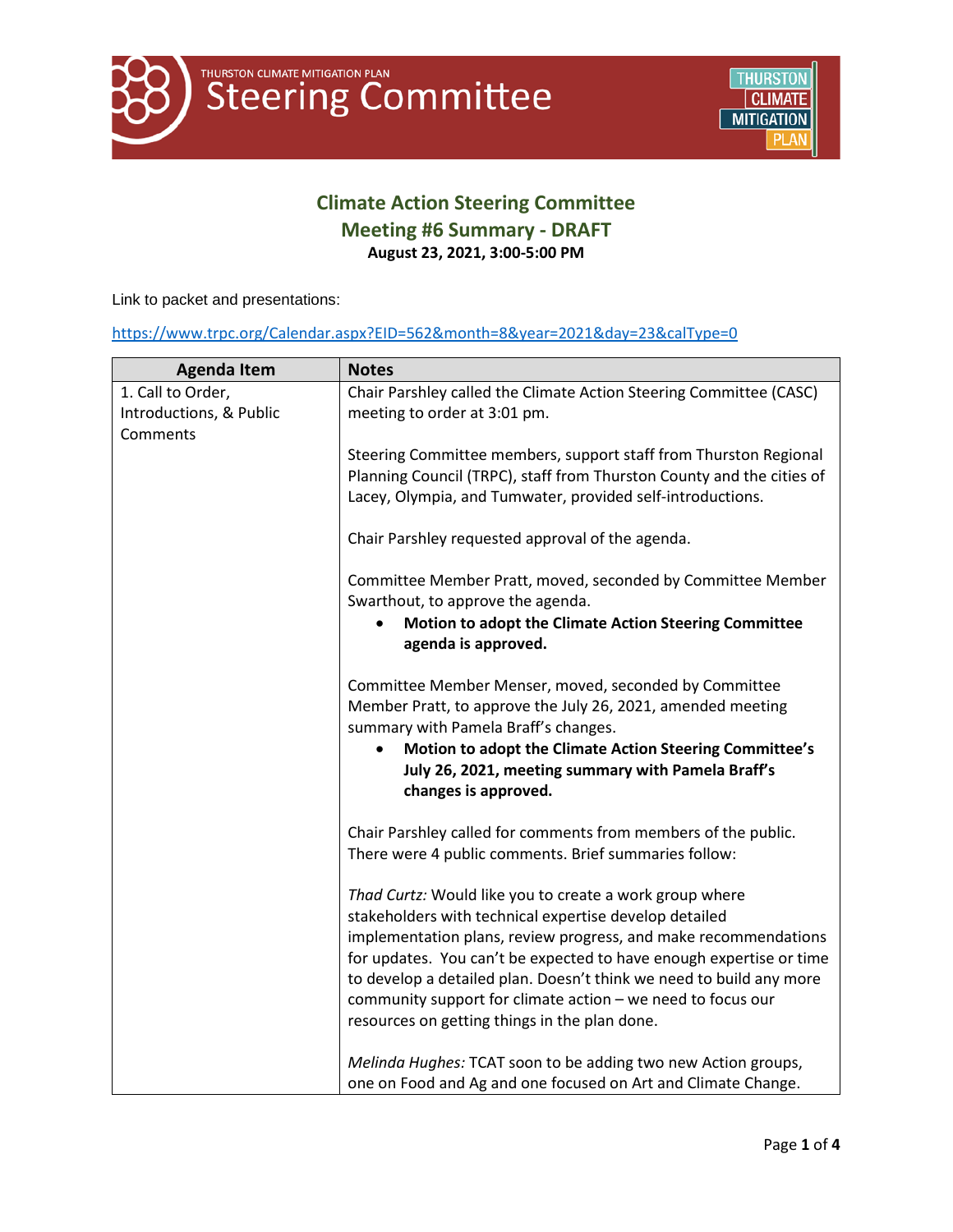| THURSTON CLIMATE MITIGATION PLAN<br><b>Steering Committee</b><br>CLIMATE<br><b>MITIGATION</b> |                                                                                                                                                                                                                                                                                                                                                                                                                                                                                                                                                                                                                                                                  |  |
|-----------------------------------------------------------------------------------------------|------------------------------------------------------------------------------------------------------------------------------------------------------------------------------------------------------------------------------------------------------------------------------------------------------------------------------------------------------------------------------------------------------------------------------------------------------------------------------------------------------------------------------------------------------------------------------------------------------------------------------------------------------------------|--|
|                                                                                               | Exploring new ways to help promote C-PACER program and talking<br>with folks from Whatcom County.                                                                                                                                                                                                                                                                                                                                                                                                                                                                                                                                                                |  |
|                                                                                               | Fundraising Updates: people can donate a vehicle or boat and TCAT<br>retains most of the donation profit and also just secured a \$100,000<br>grant over a 2-year period to continue work they are doing.                                                                                                                                                                                                                                                                                                                                                                                                                                                        |  |
|                                                                                               | Upcoming events: Climate Justice mural - the painting will take place<br>Sept 4-5 <sup>th</sup> . TCAT picnic - Sept 2 at Lions Park 5:30, following the CDC<br>masks are enforced regardless of vaccination status. Earth Gives Oct<br>7 <sup>th</sup> . TCAT is hosting a discussion on the Rights of Nature in<br>September.                                                                                                                                                                                                                                                                                                                                  |  |
|                                                                                               | Karen Messmer: Echo and support Thad's comments about the<br>workgroups and there are plenty of volunteers in the community<br>who have a lot of expertise and are ready to implement this plan.                                                                                                                                                                                                                                                                                                                                                                                                                                                                 |  |
|                                                                                               | Tom Crawford: Due to poor connection Tom's written comment is<br>shown below:<br>Here are the points I intended to raise in my verbal comments<br>Monday:                                                                                                                                                                                                                                                                                                                                                                                                                                                                                                        |  |
|                                                                                               | 1. Provide funds to hire a consultant this fall to complete work on a<br>more detailed schedule, costs, and benefits for the TCMP actions.<br>You might use part of the funds each jurisdiction has already set<br>aside for 2021.                                                                                                                                                                                                                                                                                                                                                                                                                               |  |
|                                                                                               | 2. Make detailed information of the TCMP work and results available<br>to the public.<br>3. Continue aggressive work on actions while you're doing planning                                                                                                                                                                                                                                                                                                                                                                                                                                                                                                      |  |
|                                                                                               | work.<br>4. Invite representatives of key community sectors to be non-voting<br>members of the steering committee<br>5. Provide funds in your Phase 4 budget for TCAT to continue its work<br>on the GHG inventory.                                                                                                                                                                                                                                                                                                                                                                                                                                              |  |
| 2a. Long Term Governance<br>Agreement<br>2b. Phase 3 ILA Task Status<br>Update                | Allison Osterberg, TRPC, asked for the Committee's input on aspects<br>of the Long-Term Governance Agreement. At a previous meeting, the<br>committee approved the purpose and goals of the agreement. The<br>committee provided feedback on public outreach options, group<br>membership, what types of groups to convene and how often, and<br>funding models. They supported having basic, centralized public<br>outreach, an annual public forum for elected officials, a limited scope<br>advisory committee that would meet a few times a year, and a<br>budget set aside for the Steering Committee to convene topic-<br>specific work groups, if needed. |  |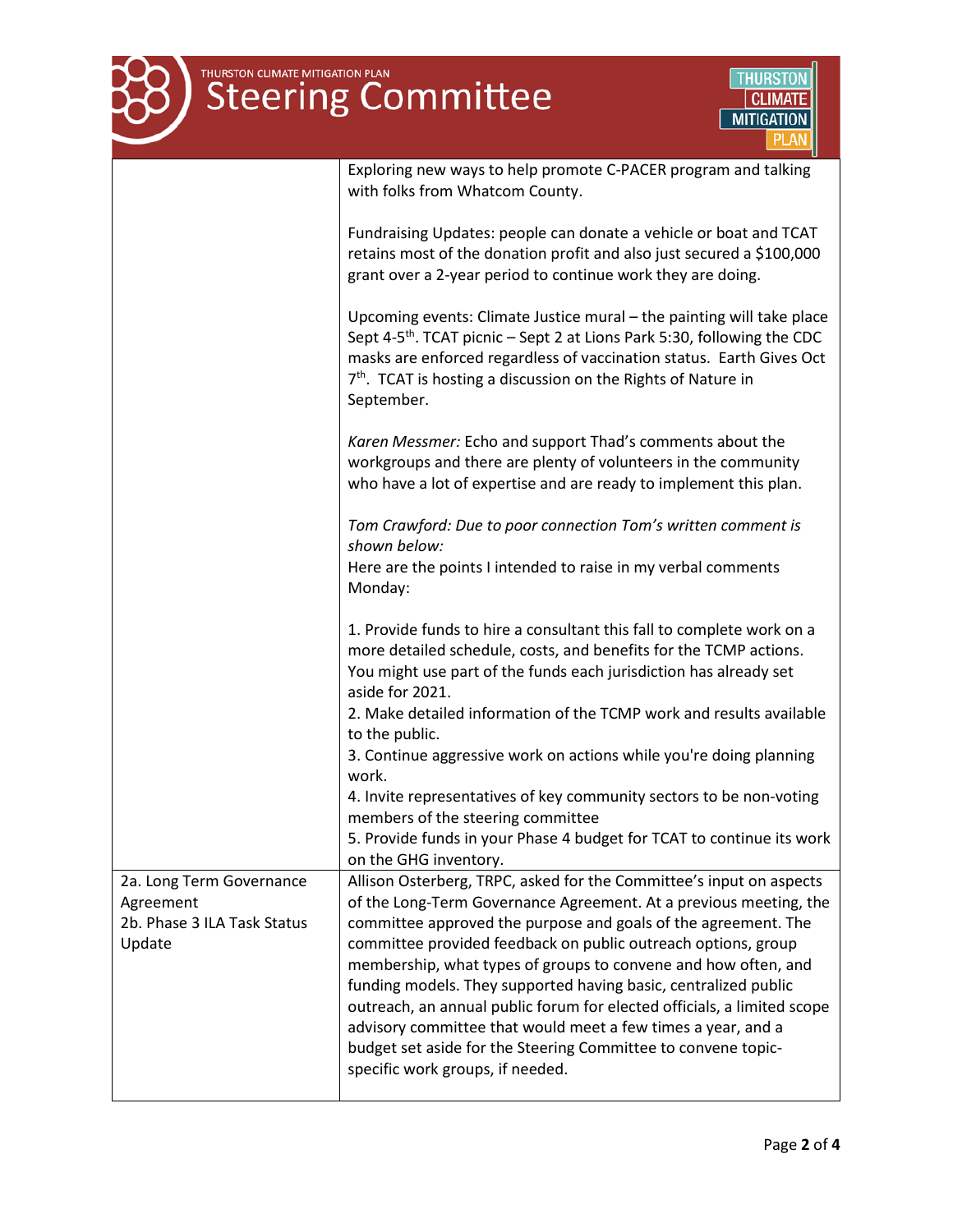# THURSTON CLIMATE MITIGATION PLAN



|                                                                       | The Climate Action Steering Committee discussed bimonthly,<br>monthly, quarterly meetings, and decided to stay monthly for at least<br>the next year, and maintain virtual meetings, with an option to meet<br>occasionally in person. The members also supported a funding model<br>that would distribute the cost of the agreement equally among the<br>partners.<br>TRPC will use input to develop draft scope for a Longer-term |
|-----------------------------------------------------------------------|-------------------------------------------------------------------------------------------------------------------------------------------------------------------------------------------------------------------------------------------------------------------------------------------------------------------------------------------------------------------------------------------------------------------------------------|
|                                                                       | agreement with approximate costs for the September meeting. Goal<br>is to have final agreement in November.                                                                                                                                                                                                                                                                                                                         |
| 3. STANDING AGENDA ITEMS<br>3a. Jurisdictional Information<br>Sharing | City of Lacey - Planning commission is working to adopt the climate<br>plan into the comprehensive plan. On track to come to council in<br>October.                                                                                                                                                                                                                                                                                 |
|                                                                       | Thurston County - In past two months county passed the C-PACER<br>ordinance. Went through the Capital Improvement Plan and looked<br>at projects for charging sites. Budget is coming up put staffing<br>placeholder for a Climate manager position. County will hold a Public<br>outreach event with an overview of the plan on September $20^{th}$ –<br>planned for in-person at the courthouse, but may be over zoom.            |
|                                                                       | City of Tumwater - Waiting for new position. Public hearing on the<br>2021 plan and policy amendments for the Climate Mitigation Plan<br>and using it as a springboard for regulations.                                                                                                                                                                                                                                             |
|                                                                       | City of Olympia – Land use and environment committee heard from<br>staff and will look into an electrification and retro fit policy. Staff<br>climate action team launched. Olympia received 2 grants to improve<br>walking/biking conditions. Two community solar projects underway:<br>one at Farmers Market and one at Olympia center.                                                                                           |
|                                                                       | In person meetings still on hold due to Covid-19 - Cases are higher<br>than they have ever been. Hospitals have reached a critical level.                                                                                                                                                                                                                                                                                           |
| 3b. Legislative Updates                                               | Karen Parkhurst, TRPC - Forming a subcommittee to look at<br>legislative priorities at TRPC and TPB meetings in September.                                                                                                                                                                                                                                                                                                          |
| 3c. Grant & Other Funding<br>Opportunities                            | No Updated                                                                                                                                                                                                                                                                                                                                                                                                                          |
| 4. Adjourn                                                            | Meeting was adjourned at 5:04 pm.                                                                                                                                                                                                                                                                                                                                                                                                   |